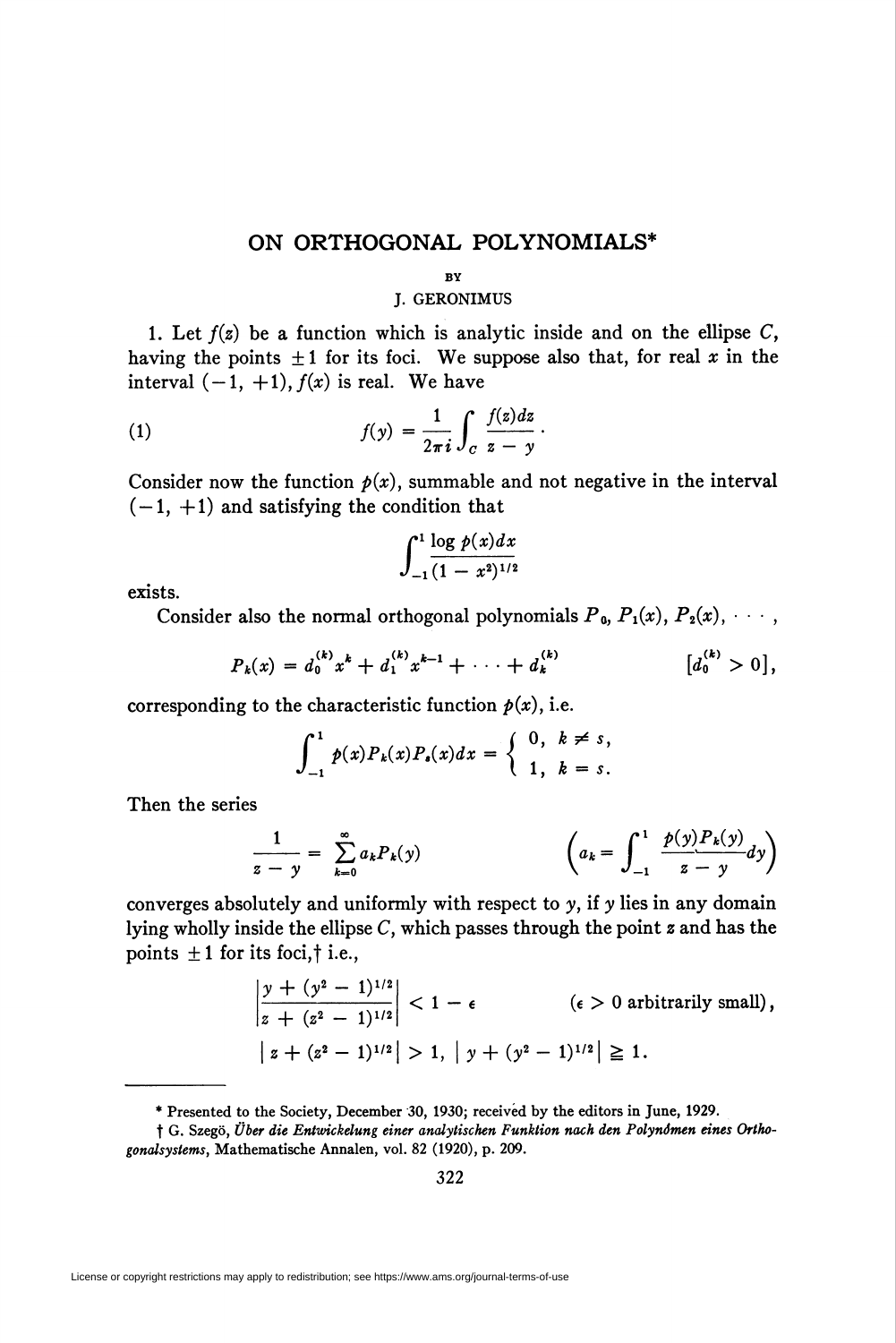Hence, introducing the functions  $Q_k(z)$  of the second kind\* (2)  $a_k = Q_k(z)$   $(k = 0, 1, 2, 3, \cdots),$ 

(3) 
$$
\frac{1}{z-y} = \sum_{k=0}^{\infty} P_k(y) Q_k(z).
$$

Inserting this value of  $1/(z - y)$  in (1) we get

(4)  

$$
f(y) = \frac{1}{2\pi i} \int_C \left\{ \sum_{k=0}^{\infty} P_k(y) Q_k(z) \right\} f(z) dz = \sum_{k=0}^{\infty} C_k P_k(y),
$$

$$
C_k = \frac{1}{2\pi i} \int_C f(z) Q_k(z) dz \qquad (k = 0, 1, 2, 3, \cdots).
$$

The coefficients  $C_k$  may be found independently:

(5) 
$$
C_k = \int_{-1}^1 p(x)f(x)P_k(x)dx \qquad (k = 0, 1, 2, 3, \cdots),
$$

whence we find the relation

(6) 
$$
\frac{1}{2\pi i}\int_C f(z)Q_k(z)dz = \int_{-1}^1 p(x)f(x)P_k(x)dx \quad (k = 0, 1, 2, 3, \cdots).
$$

Put  $k = 0$  and  $f(x) = P_a(x)P_r(x)$ . Then

(7) 
$$
\frac{1}{2\pi i P_0} \int_C Q_0(z) P_s(z) P_r(z) dz = \int_{-1}^1 \rho(x) P_s(x) P_r(x) dx = \begin{cases} 0, & s \neq r, \\ 1, & s = r. \end{cases}
$$

This formula shows that the polynomials  $P_k(x)$ , which are orthogonal and normal in the interval  $(-1, +1)$  with the characteristic function  $p(x)$ , have the same property (x being replaced by the complex variable  $z$ ) on the contour  $C$  with the characteristic function

(8) 
$$
\frac{Q_0(z)}{P_0} = \int_{-1}^{1} \frac{p(x)dx}{z-x} \cdot \dagger
$$

In particular, we find that the normalized trigonometric polynomials

<sup>\*</sup> G. Darboux, Mémoire sur l'approximation des fonctions de très grands nombres, Journal de Mathématiques Pures et Appliquées, (3), vol. 4 (1878), p. 414.

t Cf. J. Sokhotzki, The Theory of Integral Residues with Applications (Thesis in Russian), St. Petersburg, 1868, p. 59, where formula (7) was established in a different way.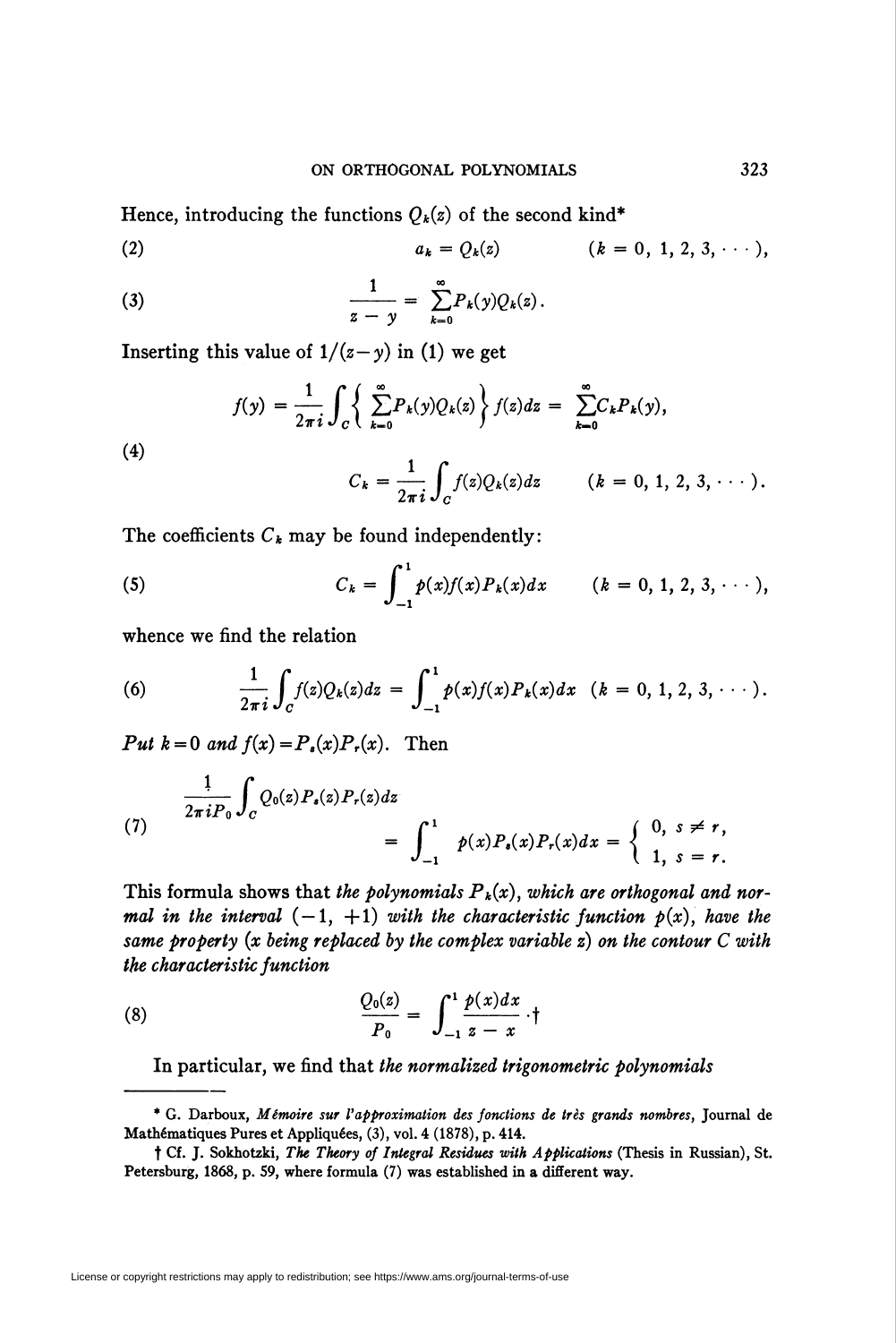324 J. GERONIMUS [January

$$
T_k(z) = \left(\frac{2}{\pi}\right)^{1/2} \cos k \arccos z
$$
  
=  $\left(\frac{2}{\pi}\right)^{1/2} \frac{(z + (z^2 - 1)^{1/2})^k + (z - (z^2 - 1)^{1/2})^k}{2}$   
 $\left(k = 1, 2, \dots; T_0 = \left(\frac{1}{\pi}\right)^{1/2}\right),$ 

orthogonal on  $(-1, 1)$  with the characteristic function  $p(z) = 1/(1-z^2)^{1/2}$ , are orthogonal on the contour C with the characteristic function  $\pi/(z^2-1)^{1/2}$ .

In fact, according to S. Bernstein,\* we have

(10) 
$$
Q_0(z) = \left(\frac{\pi}{z^2 - 1}\right)^{1/2}, \quad Q_k(z) = \frac{(2\pi)^{1/2}}{(z^2 - 1)^{1/2} \{z + (z^2 - 1)^{1/2}\}^k}
$$
  
\n $(k = 1, 2, \cdots).$ 

2. A well known property of the polynomials (9) is the following. The formal developments

$$
f(x) \sim \sum_{k=0}^{\infty} A_k T_k(x), \quad \phi(x) \sim \sum_{k=0}^{\infty} B_k T_k(x)
$$

$$
\left(A_k = \int_{-1}^{1} \frac{f(x) T_k(x)^*}{(1 - x^2)^{1/2}} dx, \qquad B_k = \int_{-1}^{1} \frac{\phi(x) T_k(x)}{(1 - x^2)^{1/2}} dx\right)
$$

imply, provided the integrals  $\int_{-1}^{1} (f^2(x)/(1-x^2)^{1/2})dx$  and  $\int_{-1}^{1} (\phi^2(x))$  $/(1-x^2)^{1/2}dx$  exist,

(11) 
$$
\int_{-1}^{1} \frac{f(x)\phi(x)}{(1-x^2)^{1/2}} dx = \sum_{k=0}^{\infty} A_k B_k.
$$

Apply (11) to  $f(x) = p(x)(1-x^2)^{1/2}$ ,  $\phi(x) = 1/(z-x)$ , assuming that

(12) 
$$
\int_{-1}^{1} p^2(x)(1-x^2)^{1/2}dx = \int_{0}^{\pi} p^2(\cos \phi) \sin^2 \phi d\phi
$$

exists. Thus we get, writing

(13) 
$$
p(x)(1-x^2)^{1/2} \sim \sum_{k=0}^{\infty} c_k T_k(x) \qquad \qquad \bigg(c_k = \int_{-1}^{1} p(x) T_k(x) dx\bigg),
$$

(14) 
$$
\frac{1}{z-x} = \sum_{k=0}^{\infty} T_k(x) Q_k(z),
$$

\* S. Bernstein, Sur la valeur asymptotique de la meilleure approximation (in Russian), Proceedings of the Kharkow Mathematical Society, 1913.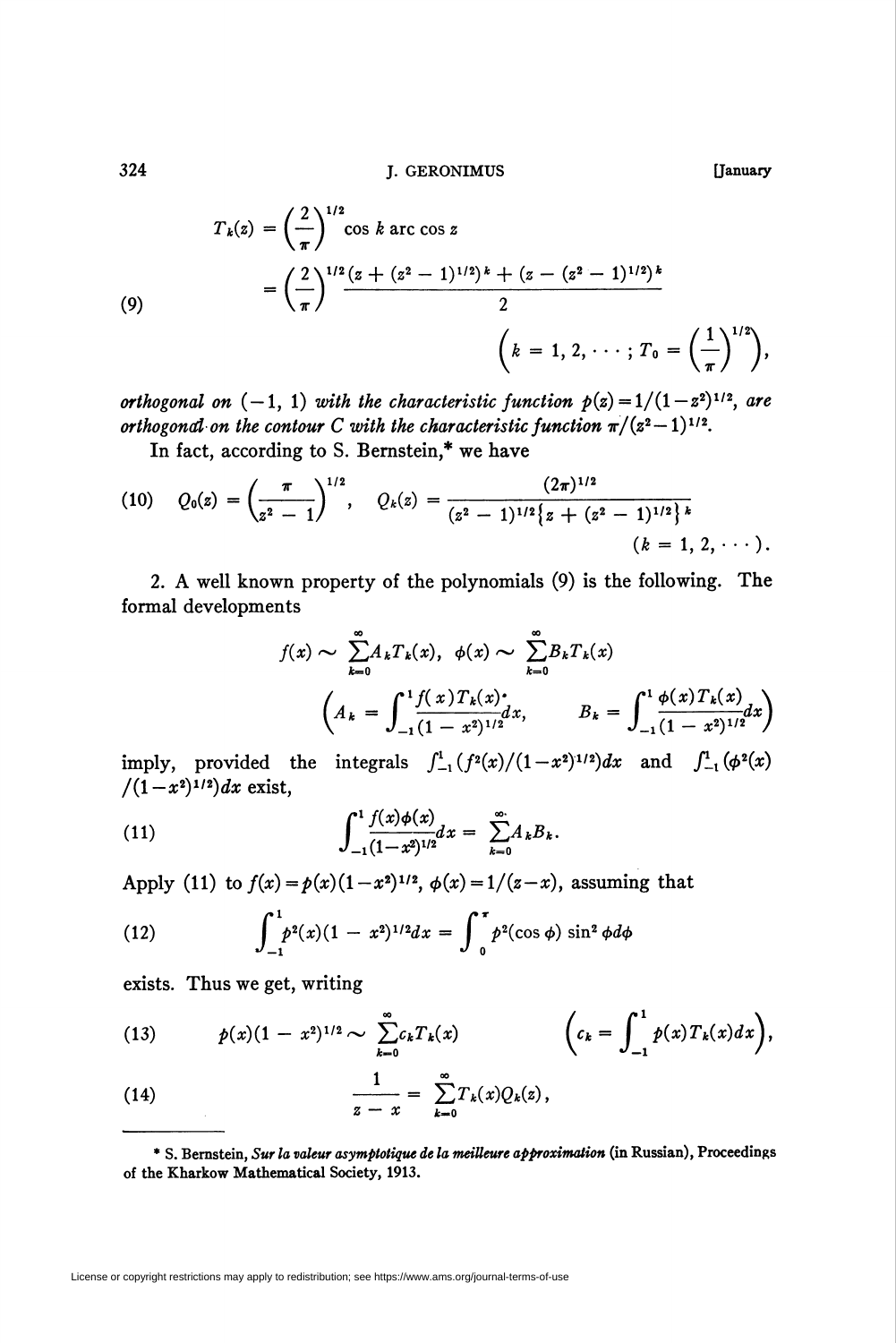(15) 
$$
\frac{Q_0(x)}{P_0(x)} = \int_{-1}^{1} \frac{p(x)(1-x^2)^{1/2}}{z-x} \frac{dx}{(1-x^2)^{1/2}} = \sum_{k=0}^{\infty} c_k Q_k(z)
$$

(see (3),  $Q_k(z)$  given by (10)).

Hence, the formal trigonometric expansion

(16)  

$$
p(\cos \phi) \sin \phi \sim \left(\frac{2}{\pi}\right)^{1/2} \left\{\frac{a_0}{2^{1/2}} + \sum_{k=1}^{\infty} a_k \cos k\phi \right\}
$$

$$
\left(a_k = \int_0^{\pi} p(\cos \phi) \sin \phi \cos k\phi d\phi\right)
$$

yields at once, under condition (12), the expansion for  $Q_0(z)/P_0$  with the same coefficients:

(17) 
$$
\frac{Q_0(z)}{P_0} = \left(\frac{2\pi}{z^2-1}\right)^{1/2} \left\{\frac{a_0}{2^{1/2}} + \sum_{k=1}^{\infty} a_k \left[z - (z^2-1)^{1/2}\right]^k\right\}.
$$

If  $p(\cos \phi)$  sin  $\phi$  is a finite trigonometric sum, then  $Q_0(z)/P_0$  is also a finite sum. For example, taking

(18) 
$$
p(x) = (1 - x^2)^{1/2}, p(\cos \phi) \sin \phi = \sin^2 \phi = \frac{1}{2} - \frac{1}{2} \cos 2\phi,
$$

we find

(19) 
$$
\frac{Q_0(z)}{P_0} = \pi \{z - (z^2 - 1)^{1/2}\}.
$$

In other words, the polynomials

$$
(20) \ P_0 = \left(\frac{2}{\pi}\right)^{1/2}, \quad P_k(z) = \frac{\left\{z + (z^2 - 1)^{1/2}\right\}^{k+1} - \left\{z - (z^2 - 1)^{1/2}\right\}^{k+1}}{(2\pi)^{1/2}(z^2 - 1)^{1/2}} \quad (k = 1, 2, 3, \cdots)
$$

are orthogonal and normal on the contour C with the characteristic function  $\pi\{z-(z^2-1)^{1/2}\}.$ 

3. We proceed to derive some interesting properties of the functions  $Q_n(z)$ . Darboux has shown<sup>\*</sup> that they satisfy the same recurrence relation as the  $P_n(x)$ :

(21) 
$$
A_{n+1}Q_{n+1}(z) + A_nQ_{n-1}(z) = (B_n + z)Q_n(z) \quad (n = 1, 2, 3, \cdots),
$$

$$
A_1Q_1(z) = (B_0 + z)Q_0(z) - \frac{1}{P_0} \qquad (A_i = \text{const.}).
$$

\* Loc. cit., p. 415.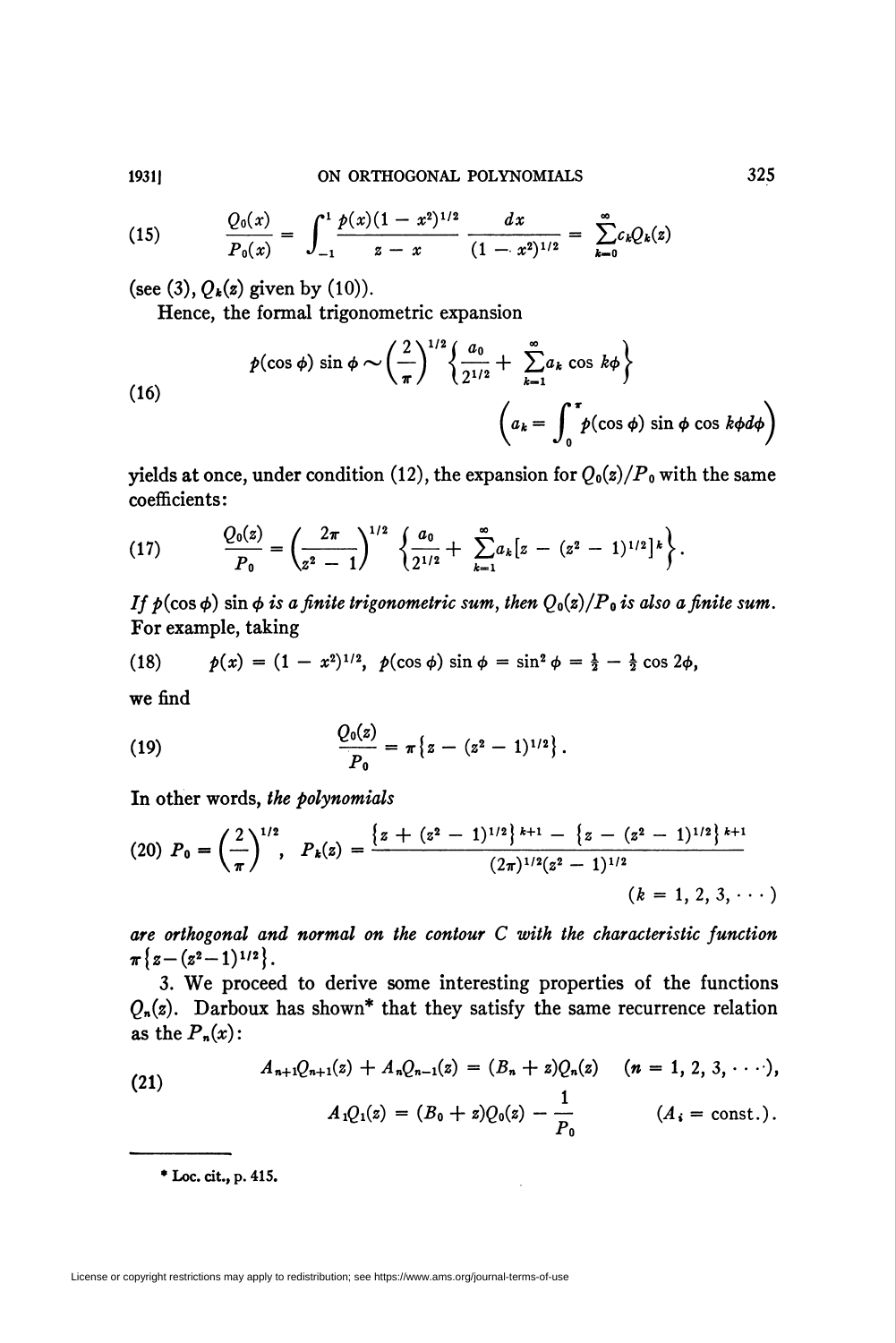We multiply both members of Darboux's formula\*

(22) 
$$
\sum_{k=0}^{n} P_k(x) P_k(y) = A_{n+1} \frac{P_{n+1}(x) P_n(y) - P_n(x) P_{n+1}(y)}{x - y} \left( A_{n+1} = \frac{d_0^{(n)}}{d_0^{(n+1)}} \right)
$$

by  $p(x)$  and  $p(x)/(z-x)$ , and integrate between  $-1$  and 1. We get

$$
Q_n(z)P_{n+1}(z) - Q_{n+1}(z)P_n(z) = \frac{1}{A_{n+1}}, \quad \n\uparrow
$$
\n
$$
(23) \qquad \sum_{k=0}^n P_k(y)Q_k(z) = A_{n+1} \frac{Q_{n+1}(z)P_n(y) - Q_n(z)P_{n+1}(y)}{z - y} + \frac{1}{z - y} \cdot \uparrow
$$

Suppose now that  $p(-x) \equiv p(x)$  ("symmetric" orthogonal polynomials). Then, as is known,

$$
P_k(-x) = (-1)^k P_k(x),
$$

and we get from (22), denoting by  $[m]$  the greatest integer  $\leq m$ ,

$$
\sum_{s=0}^{\lfloor n/2 \rfloor} P_{2s}(x) P_{2s}(y) = A_{n+1} \frac{x P_{n+1}(x) P_n(y) - y P_n(x) P_{n+1}(y)}{x^2 - y^2},
$$

which, combined with the recurrence relation for  $P_k(x)$ , gives

(24) 
$$
\sum_{s=0}^{\lfloor n/2 \rfloor} P_{n-2s}(x) P_{n-2s}(y) = A_{n+1} A_{n+2} \frac{P_{n+2}(x) P_n(y) - P_n(x) P_{n+2}(y)}{x^2 - y^2} \cdot \S
$$

The same method applied to (23) gives

$$
\sum_{s=0}^{n/2} P_{n-2s}(y) Q_{n-2s}(z) = A_{n+1} A_{n+2} \frac{Q_{n+2}(z) P_n(y) - Q_n(z) P_{n+2}(y)}{z^2 - y^2} + \frac{z}{z^2 - y^2}
$$
\n(*n* even),

$$
(26)\sum_{s=0}^{(n-1)/2} P_{n-2s}(y)Q_{n-2s}(z) = A_{n+1}A_{n+2}\frac{Q_{n+2}(z)P_n(y) - Q_n(z)P_{n+2}(y)}{z^2 - y^2} + \frac{\nu}{z^2 - y^2} (n \text{ odd}).
$$

4. Assume now again that the integral

License or copyright restrictions may apply to redistribution; see https://www.ams.org/journal-terms-of-use

$$
\int_{-1}^{1} \frac{\log p(x)}{(1-x^2)^{1/2}} dx
$$

<sup>\*</sup> Loc. cit., p. 413.

 $\dagger$  F. Neumann, *Beiträge zur Theorie der Kugelfunktionen*, 1878, p. 71 ( $p(x) \equiv 1$ ).

t Darboux, loc. cit., p. 415.

<sup>§</sup> Cf.  $(p(x)=1)$  C. Neumann, Über einige Reihenentwickelungen die nach Produkten von Kugelfunktionen fortschreiten, Journal für Mathematik, vol. 135 (1909), p. 165.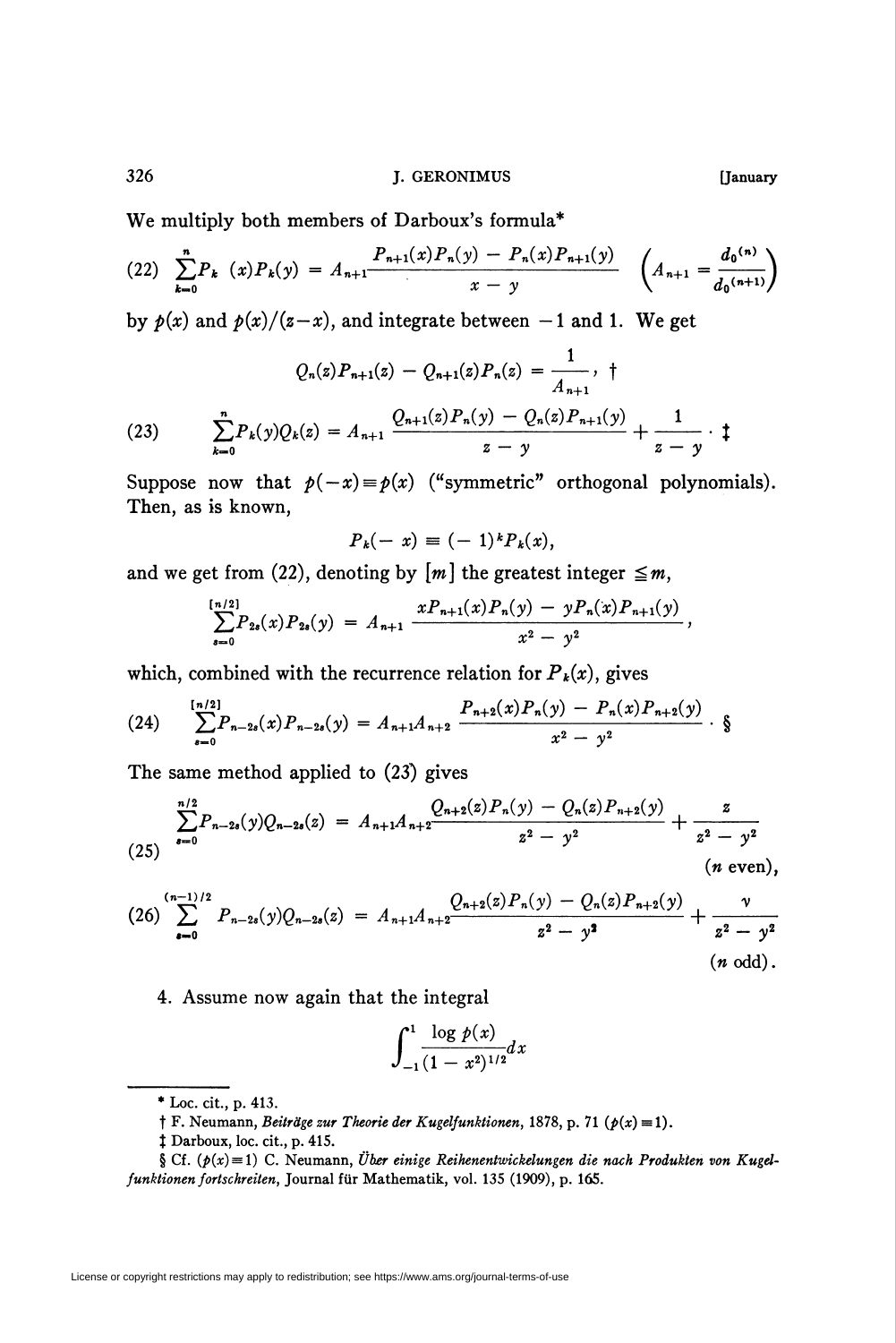exists, and use the results of §1, concerning the expansion

(3) 
$$
\frac{1}{z - y} = \sum_{k=0}^{\infty} P_k(y) Q_k(z).
$$

Combining  $(23)$ ,  $(3)$ , we get the expansion\*

(27) 
$$
\sum_{k=1}^{\infty} P_{n+k}(y) Q_{n+k}(z) = A_{n+1} \frac{P_{n+1}(y) Q_n(z) - P_n(y) Q_{n+1}(z)}{z - y}
$$

Multiplying (26), (27) by  $p(y)/(x-y)$  and integrating between -1 and 1, we get the expansions

(28) 
$$
\sum_{k=0}^{\infty} Q_k(x) Q_k(z) = \frac{Q_0(x) - Q_0(z)}{P_0(z - x)},
$$

(29) 
$$
\sum_{k=1}^{\infty} Q_{n+k}(x) Q_{n+k}(z) = A_{n+1} \frac{Q_n(z) Q_{n+1}(x) - Q_{n+1}(z) Q_n(x)}{z-x},
$$

which are valid for

(30) 
$$
\left| x + (x^2 - 1)^{1/2} \right| > 1 + \epsilon, \left| z + (z^2 - 1)^{1/2} \right| > 1 + \epsilon_1,
$$

where  $\epsilon$  and  $\epsilon_1$  are arbitrarily small but fixed positive constants.

In particular, for  $z = x$ , we derive from (28), (29),

(31) 
$$
\sum_{k=0}^{\infty} Q_k^2(x) = -\frac{Q_0'(x)}{P_0},
$$

(32) 
$$
\sum_{k=1}^{\infty} Q_{n+k}^{2}(x) = A_{n+1} \left\{ Q_{n+1}(x) Q_{n}'(x) - Q_{n}(x) Q_{n+1}'(x) \right\}.
$$

In the case of symmetric orthogonal polynomials, we get from (26)

(33) 
$$
\sum_{k=0}^{\infty} P_{2k}(y) Q_{2k}(z) = \frac{z}{z^2 - y^2}.
$$

Similarly,

(34) 
$$
\sum_{k=0}^{\infty} P_{2k+1}(y) Q_{2k+1}(z) = \frac{y}{z^2 - y^2}.
$$

From  $(25)$  and  $(33)$  we find

$$
(35) \qquad \sum_{k=1}^{\infty} P_{n+2k}(y) Q_{n+2k}(z) = A_{n+1} A_{n+2} \frac{P_{n+2}(y) Q_n(z) - P_n(y) Q_{n+2}(z)}{z^2 - y^2}.
$$

<sup>\*</sup> Neumann, Journal für Mathematik, vol. 135, p. 174.

t Neumann, Journal für Mathematik, vol. 135, p. 171.